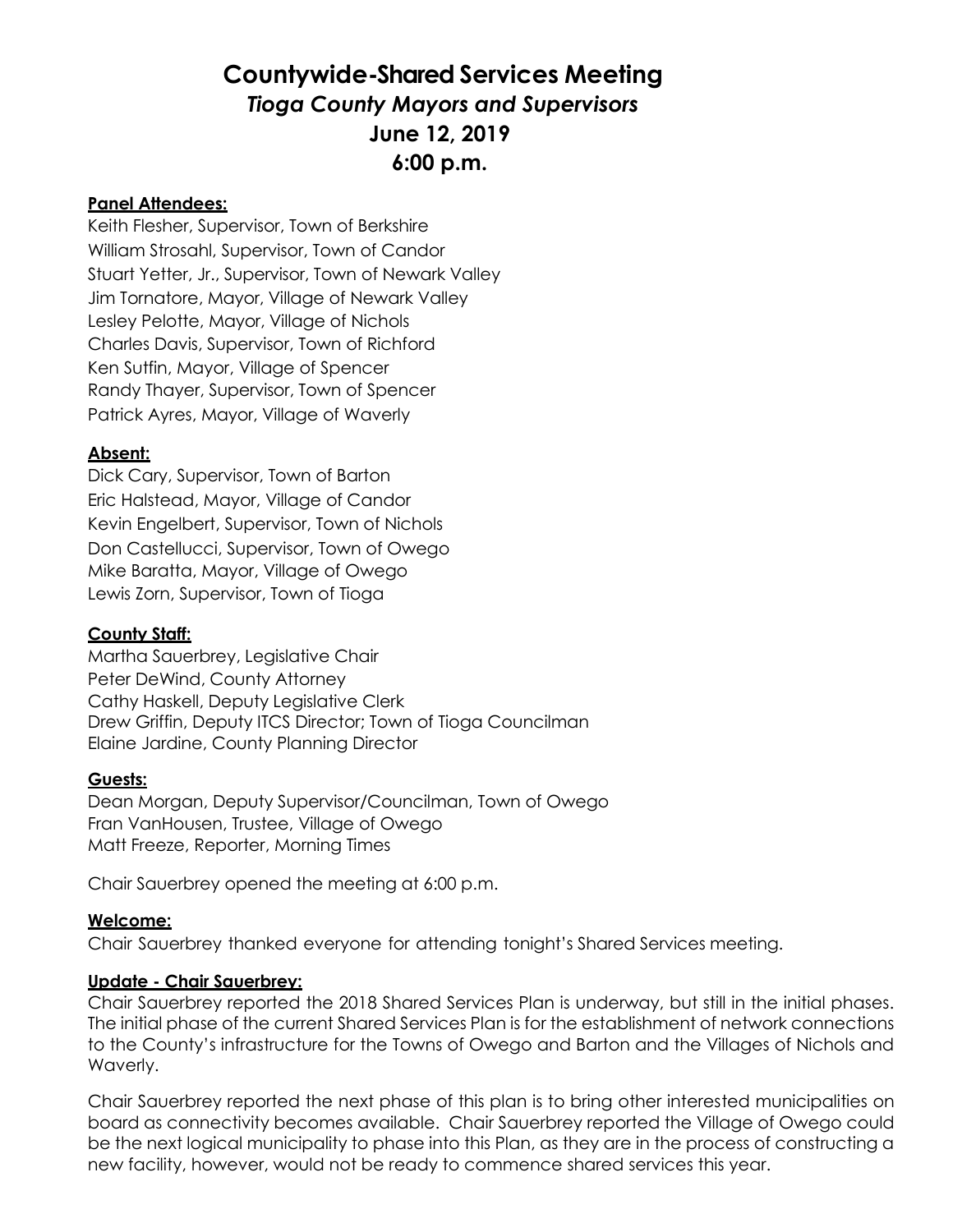Village of Owego Trustee, Fran VanHousen, reported the Village of Owego anticipates breaking ground on their new facility in the fall of 2019 with completion anticipated in 2020. The Village of Owego recently conducted a preliminary meeting with Tioga County ITCS and Delta Engineers to review floor plans and wiring diagrams. Based on this anticipated timeline, Chair Sauerbrey reported most likely the Village of Owego would not be commencing in shared IT services until the Village takes occupancy of the new facility. Therefore, the earliest the Village of Owego could be included in the County's Shared Services Plan is 2020.

#### **Update - County Attorney DeWind:**

County Attorney DeWind reported the Shared Services Panel is required to conduct two meetings this year. In the event the Panel determines no further action is required to amend the current 2018 Shared Services Plan or establish a new 2020 Shared Services Plan, the Panel could individually cast their vote for their municipality at the conclusion of this meeting. This vote represents the understanding and agreement that there is no new Shared Services Plan to submit for 2020 and that our current Plan is not ready for expansion as anticipated for 2020, therefore, is not in the best interest of the Tioga County taxpayers to revise and update the Plan at this time.

#### **Update – IT Shared Services Plan:**

ITCS Deputy Director Griffin provided the following update on the municipalities included in the current 2018 Shared Services Plan:

- Town of Owego Fiber network connections are in place. Testing will commence soon to verify connectivity. Upon conclusion of testing, ITCS will begin the process of rolling out phone system and proceed from there.
- Town of Waverly Fiber network connections anticipated to be completed by the end of this month; however, date has not been confirmed. Experienced a small delay and waiting on Pennsylvania Electric. Upon set up completion and connectivity testing, ITCS will begin the process of rolling out phone system and proceed from there.
- Town of Barton and Village of Nichols These municipalities are waiting for connectivity establishment through Southern Tier Dark Fiber Network and this process is moving along.

County Planning Director Jardine reported she recently met with ITCS Director Camin regarding the question of in-home computer versus laptop for the Village of Nichols, however, noting the response applies to municipalities. Ms. Jardine reported Mr. Camin prefers laptops versus in-home computers. All data would be accessible via the laptop and secured on the County's network.

Mr. Griffin further reported services would be through a VPN (Virtual Private Network) connection and the only requirement is having Wi-Fi access. Mr. Griffin reported the laptops could be configured with a server copy and offline copy for times when Wi-Fi is not accessible noting synchronization of files when back online with Wi-Fi access. Mr. Griffin reported data backup is done multiple ways and replicated in multiple buildings.

Question raised regarding current municipalities' software. Mr. Griffin reported County ITCS would host all software, as well as phones and Internet service. In addition, consulting services are available through County ITCS to aid municipalities with a needs assessment and selection process.

#### **Update: Code Enforcement Services:**

Ms. Jardine reported ED&P Deputy Director Woodburn applied in April for a USDA Rural Economic Development Grant on behalf of REAP for a Code Enforcement Feasibility Study and award announcement is anticipated in August. In the event REAP is not awarded this grant, Funding Application (CFA) process. The difference with this grant versus the USDA grant is that each municipality would be required to enter into an inter-municipal agreement with the County and provide a funding match.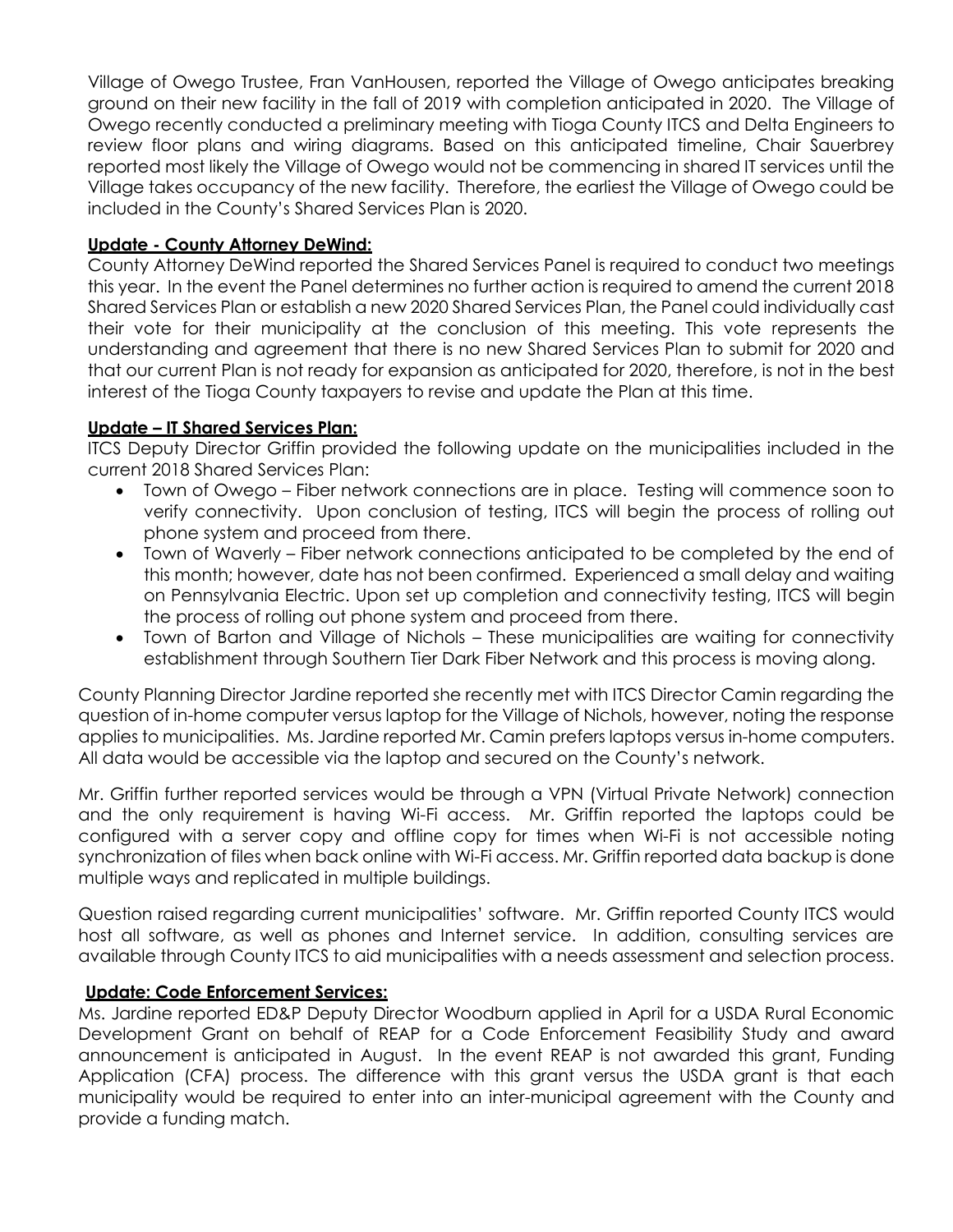Ms. Jardine reported she surveyed the County's 15 municipalities in regards to their current code enforcement services status and reported the following:

- $\checkmark$  Three (3) municipalities indicated they have efficient code enforcement services.
- $\checkmark$  Five (5) municipalities have experienced turnover with their code enforcement services.
- $\checkmark$  Six (6) municipalities are facing retirements.
- $\checkmark$  One (1) municipality currently does not have a code enforcement officer; however, a parttime employee has been hired as of 6/17/19.

Ms. Jardine reported the Towns of Berkshire and Richford have a contractual code enforcement officer.

Ms. Jardine reported 14 out of the 15 municipalities all have part-time code enforcement officers with low-level services provided. The Town of Owego is the only municipality that has a full-time code enforcement officer.

Ms. Jardine reached out to six (6) NYS Counties and was successful in interviewing five (5) to date: Chenango, Jefferson, Seneca, Wyoming, and Otsego and hopes to interview Lewis County in the near future. Ms. Jardine reported the following interview results:

- $\checkmark$  100% taxpayer funded with no municipal buy-in.
- $\checkmark$  Only follow the NYS Uniform Fire Prevention & Building Codes do not enforce local code restrictions.
- $\checkmark$  Municipal attorneys are responsible for taking cases to court.
- $\checkmark$  All use municipal courts for violation proceedings.

Ms. Jardine reported it is her understanding that Tioga County Legislature will expect municipal buyin for consideration of consolidated services.

Ms. Jardine reported the goals for consolidated code enforcement services is cost-savings and achievement of higher-level services.

Ms. Jardine reported County Code Enforcement Services would not enforce local restrictive code regulations and most towns, with the exception of Town of Owego and Town of Nichols, use local restrictive codes. Municipalities are allowed to create and adopt local code restrictions with approval of the State Code Council.

Town of Newark Valley Supervisor Yetter reported the motor vehicle/junk vehicle is the only local law that can be less restrictive than the NYS Uniform Fire Prevention & Building Code.

Ms. Jardine reported dimensional regulations such as lot sizes and setbacks should not be part of the municipalities building codes and should be done through establishment of local zoning.

Town of Owego Councilman Morgan reported that new NYS Uniform Fire Prevention & Building Codes would be released in 2020. All municipalities will receive one electronic copy and hardcopies will require purchase.

Town of Berkshire Supervisor Flesher inquired as to whether 100% participation is required from all (15) municipalities to proceed. Ms. Jardine reported 100% participation is not required, however, must be economically feasible for County consideration.

Village of Nichols Mayor Pelotte inquired as to the criteria for municipal buy-in determination (i.e., population, number of buildings, etc.). Ms. Jardine reported details would be determined during the feasibility study.

Ms. Jardine reported the next step is to complete the feasibility study.

Ms. Jardine asked Panel members in attendance to provide an update on their current code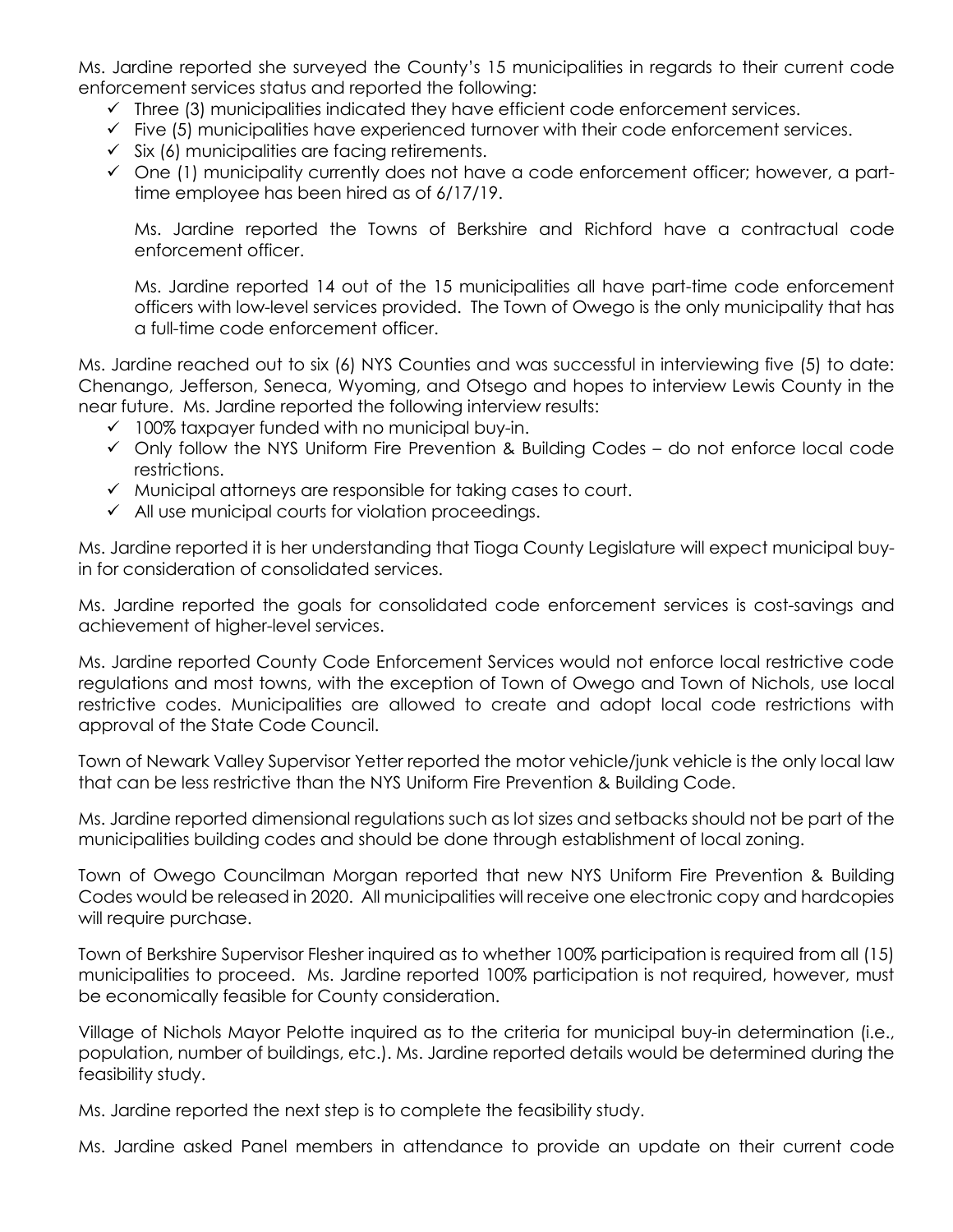enforcement services, issues, and future plans, etc. For the most part, all municipalities expressed interest in participating in the feasibility study, however a couple of municipalities reported they are pleased with their current arrangements and services and may not be interested in county consolidation. Some of the concerns and questions expressed regarding county consolidation included:

- $\checkmark$  Responsiveness to immediate needs.
- $\checkmark$  Multi-level code enforcement: expertise vs. intervention.
- $\checkmark$  Securing better services for same or less expense.
- $\checkmark$  Turnover rate.
- $\checkmark$  Quality of service.

#### **Other:**

**NYSAC Conference:** Chair Sauerbrey reported she attended the NYSAC Board meeting at last week's conference and met with several County IT Directors nationwide. Chair Sauerbrey reported she did not hear of any other counties following this type of process of connecting and hosting other municipalities IT infrastructure.

#### **Next Steps:**

- County Planning Director will continue to attend Council of Governments (COG) meetings this year to continue code enforcement services discussion.
- Commencement of Feasibility Study pending grant announcement/award.

**Next Meeting:** The Shared Services Panel has determined no further action is required for 2019, therefore, Chair Sauerbrey will comply with the State's timeline for submission of documents outlining no action taken in 2019. Official votes were cast by municipality representatives in attendance and are attached to this document. Next meeting announcement and commencement in 2020.

Meeting adjourned at 7:08 p.m.

Respectfully submitted,

 *Cathy Haskell* 

Deputy Legislative Clerk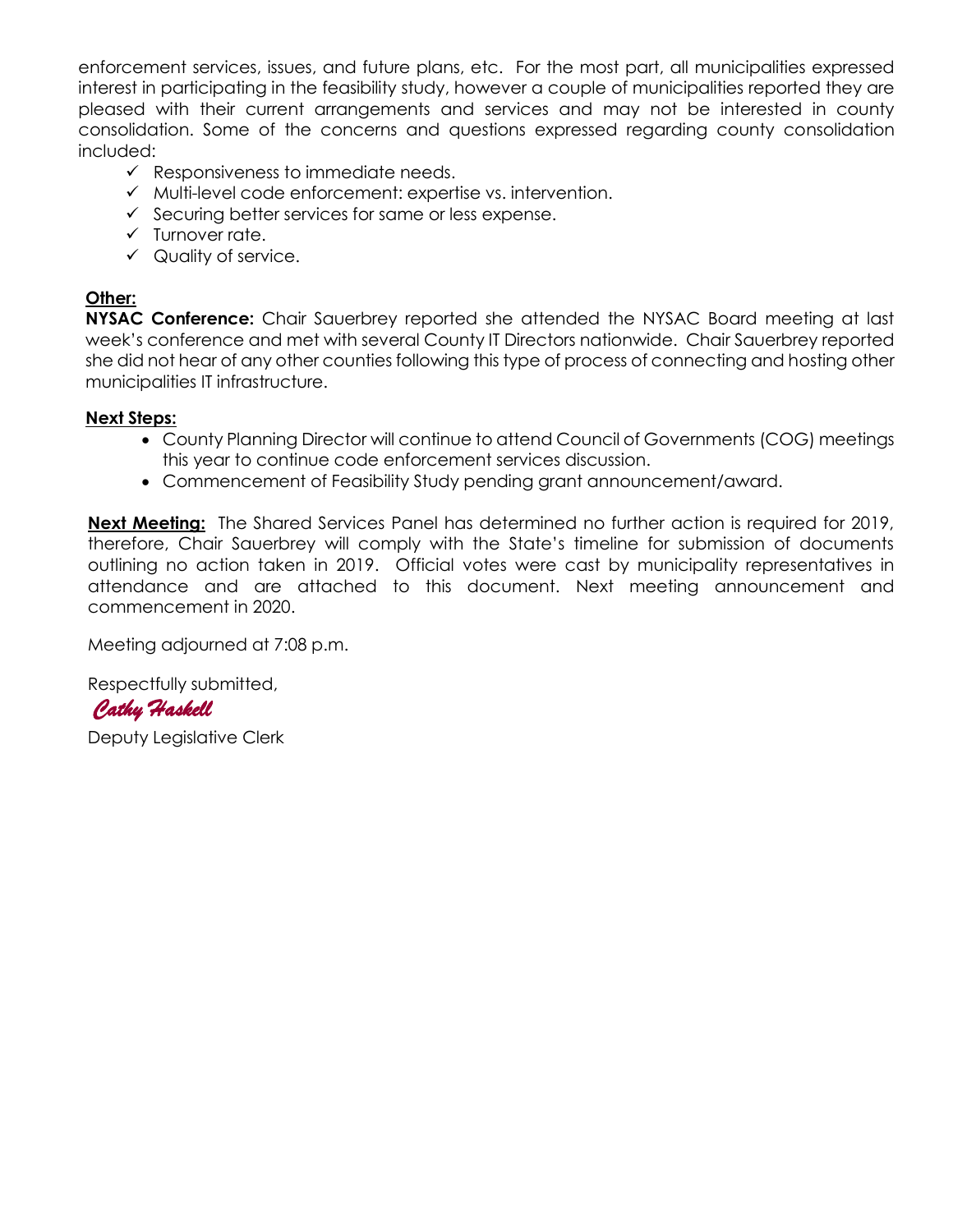Panel Representative: TATRICK Ayves Municipality: Village of WAVER Yes Vote Cast: **No** 

As a member of the Tioga County Shared Services Panel, I understand and agree that we do not have a new Shared Services Plan to submit for 2020.

I also agree and understand that our current Shared Services Plan is not ready for expansion as anticipated for 2020, therefore, is not in the best interest of the Tioga County taxpayers to revise and update the Plan at this time.

**Panel Representative** 

 $12$ 

Date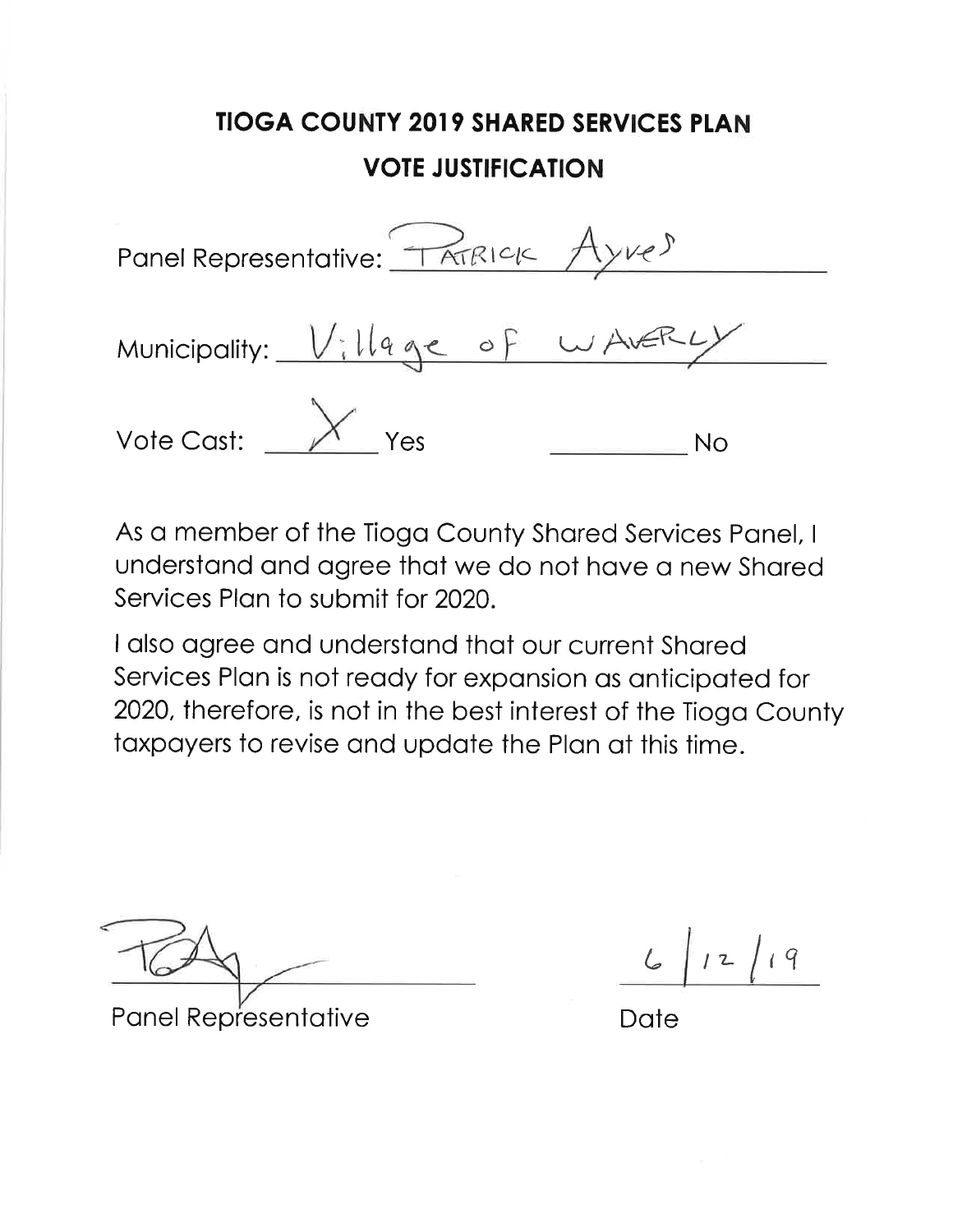# **TIOGA COUNTY 2019 SHARED SERVICES PLAN VOTE JUSTIFICATION**  $ames$ Panel Representative: Municipality:  $1292$ Vote Cast: Yes  $No$

As a member of the Tioga County Shared Services Panel, I understand and agree that we do not have a new Shared Services Plan to submit for 2020.

Panel Representative

Date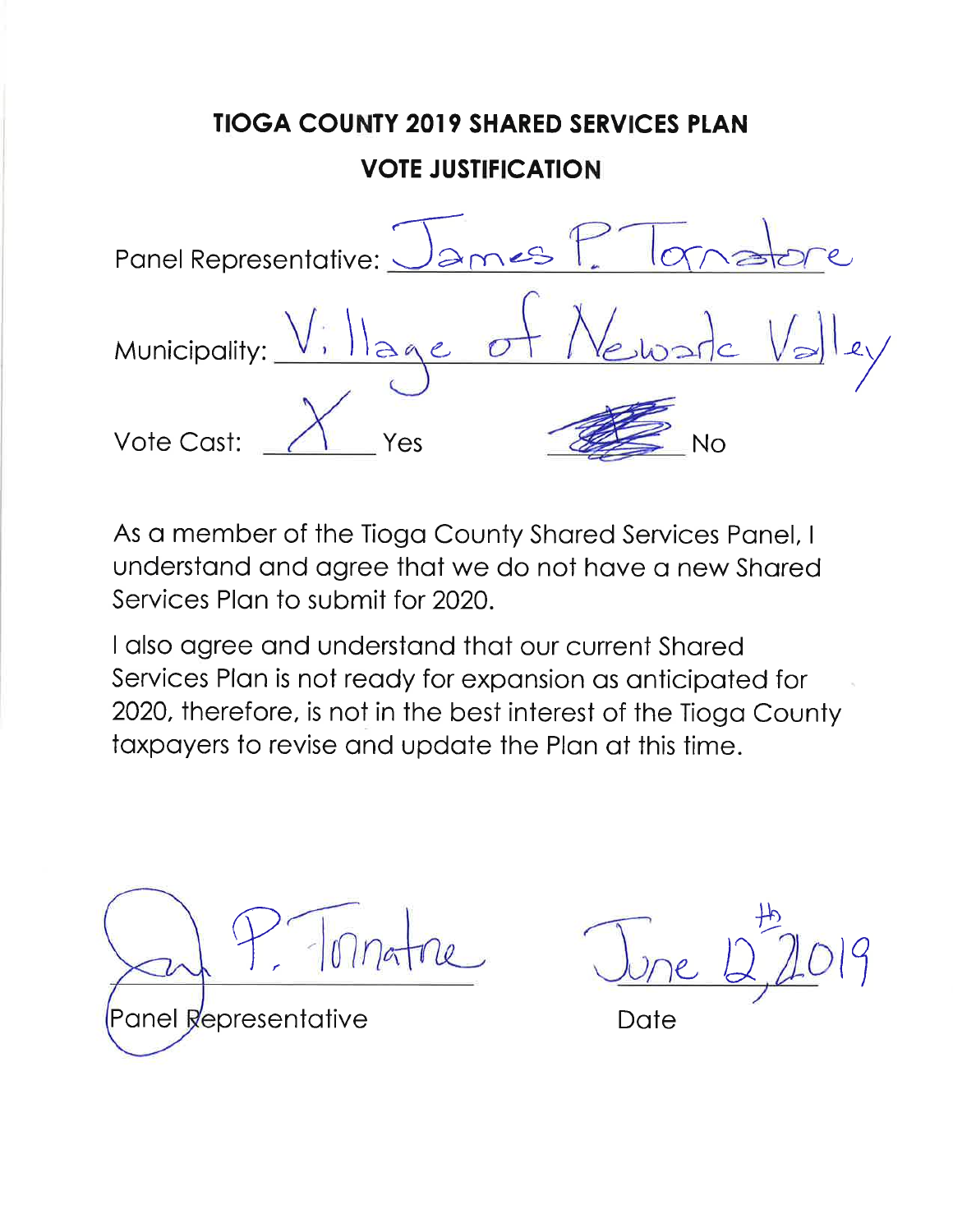| Panel Representative: Kenneth Suffin |    |
|--------------------------------------|----|
| Municipality: Village of Speacer     |    |
| Vote Cast: $\_\_\_\_\_\$ Yes         | Nο |

As a member of the Tioga County Shared Services Panel, I understand and agree that we do not have a new Shared Services Plan to submit for 2020.

I also agree and understand that our current Shared Services Plan is not ready for expansion as anticipated for 2020, therefore, is not in the best interest of the Tioga County taxpayers to revise and update the Plan at this time.

**Panel Representative** 

 $6 - 12 - 19$ 

Date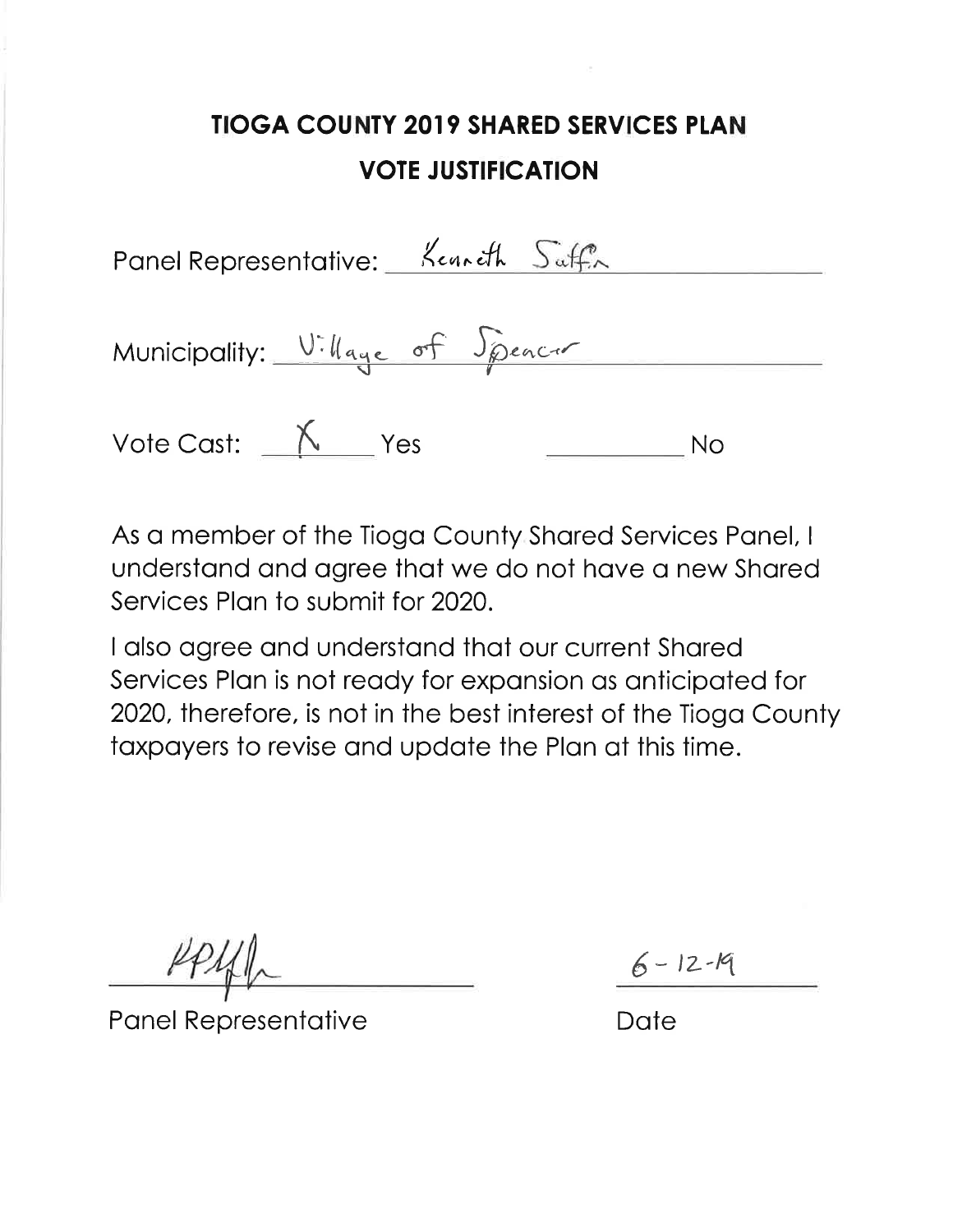| Panel Representative: RANDY THAYER |    |
|------------------------------------|----|
| Municipality: TOWN OF SPENCER      |    |
| Vote Cast: Ves                     | Nο |

As a member of the Tioga County Shared Services Panel, I understand and agree that we do not have a new Shared Services Plan to submit for 2020.

Panel Representative

 $6 - (2 - 20)9$ 

Date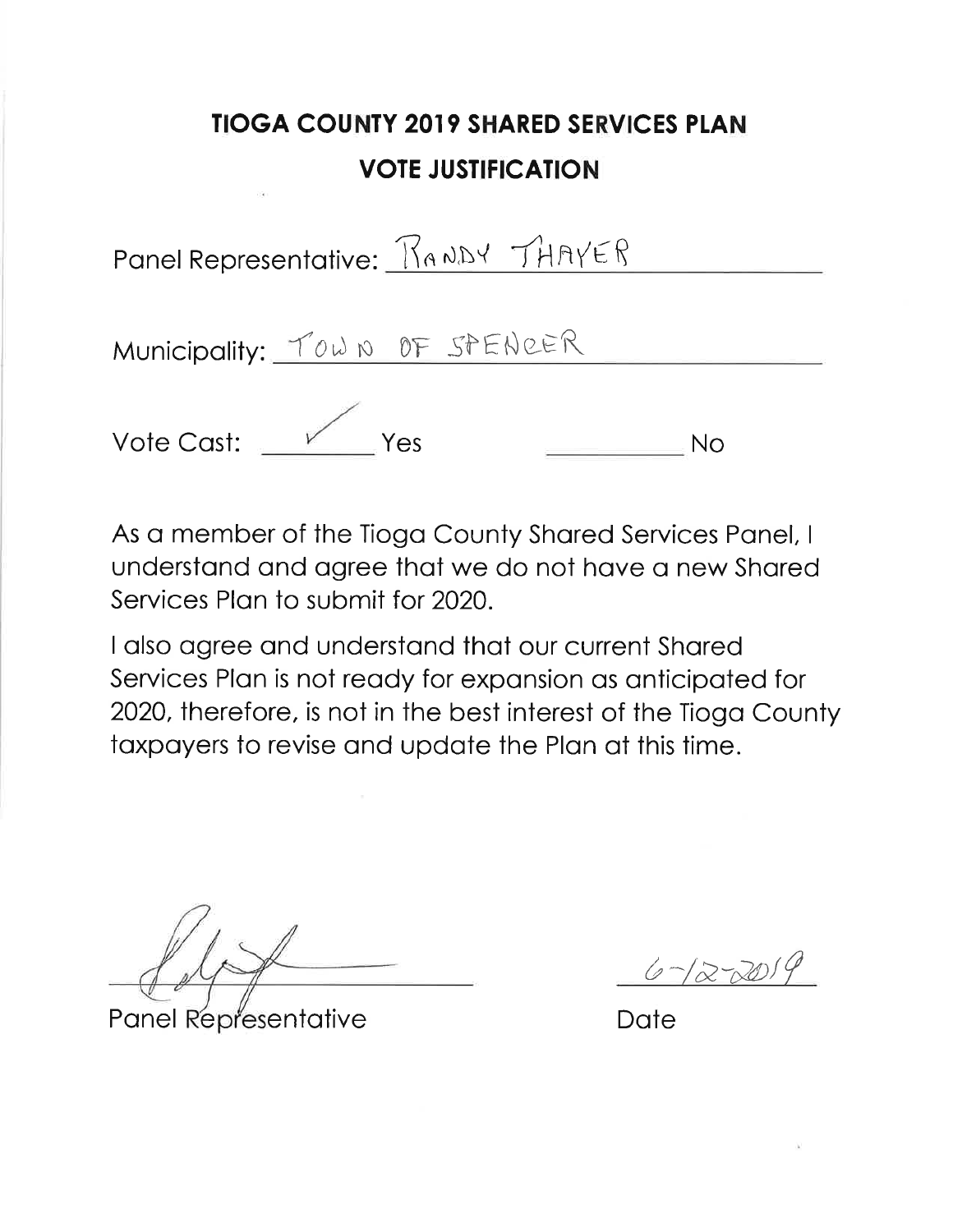Panel Representative: Keith Flesher

Municipality: Town of Berkshire

Vote Cast:  $\frac{\chi}{\chi}$  Yes **No** 

As a member of the Tioga County Shared Services Panel, I understand and agree that we do not have a new Shared Services Plan to submit for 2020.

**Panel Representative** 

Date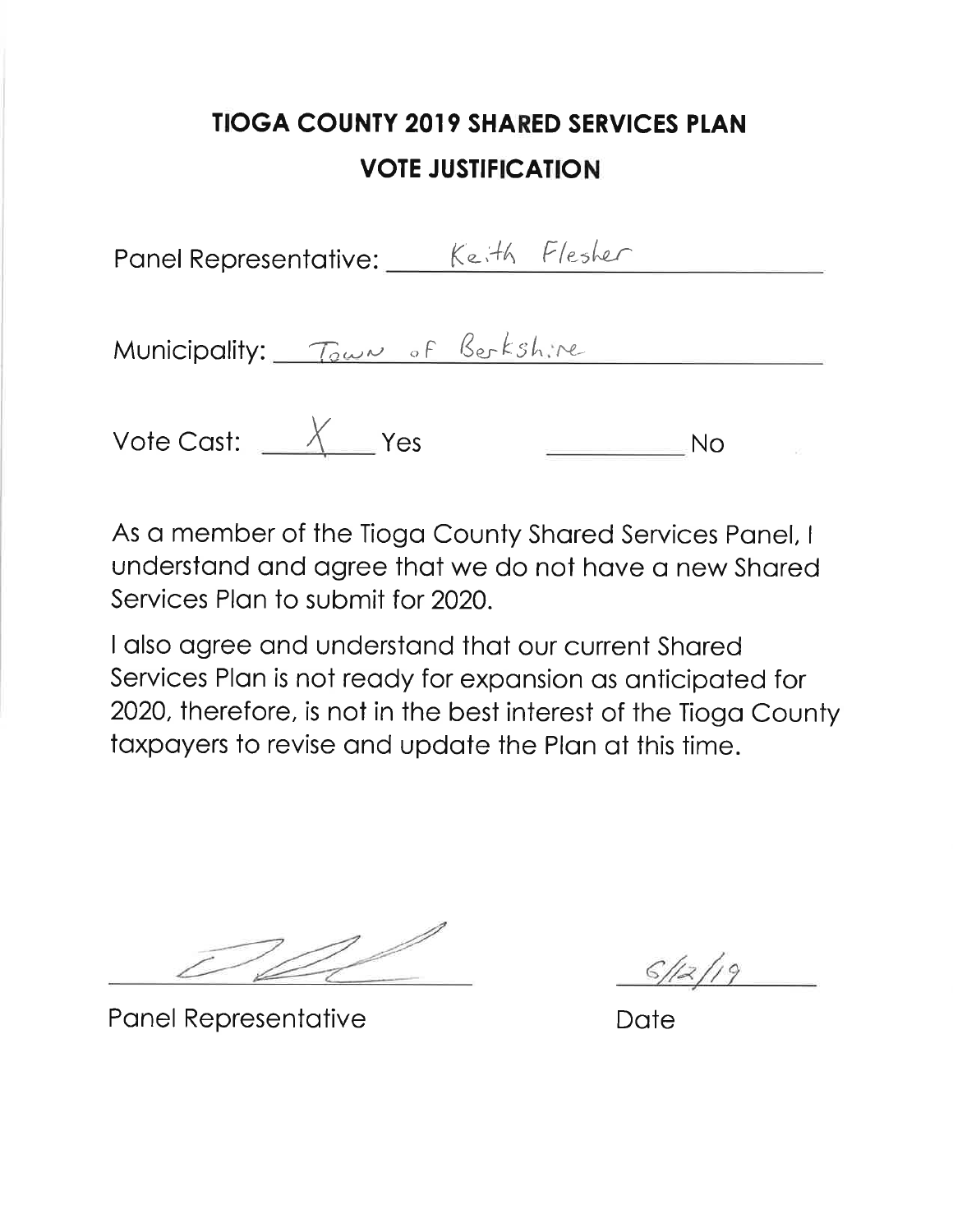Panel Representative: Charles Davis Municipality: Town of A,clf

Vote Cast:  $\frac{x}{1}$  Yes

No

As a member of the Tioga County Shared Services Panel, I understand and agree that we do not have a new Shared Services Plan to submit for 2020.

**Panel Representative** 

Date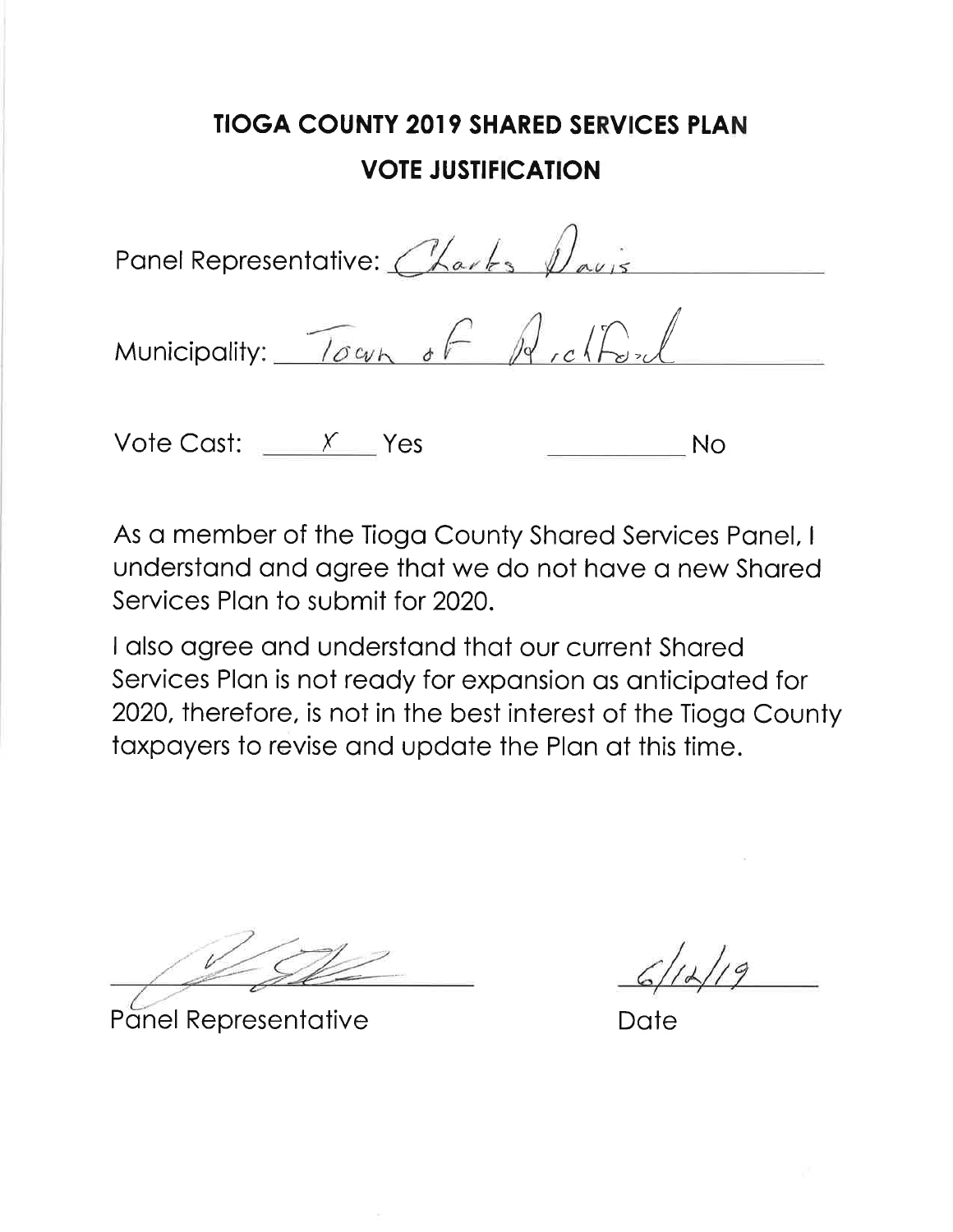Panel Representative: 5 tuant Petter Municipality: Town of Newerk Valle Vote Cast:  $\frac{1}{\sqrt{2}}$  Yes  $\overline{\phantom{a}}$  No

As a member of the Tioga County Shared Services Panel, I understand and agree that we do not have a new Shared Services Plan to submit for 2020.

**Panel Representative** 

Date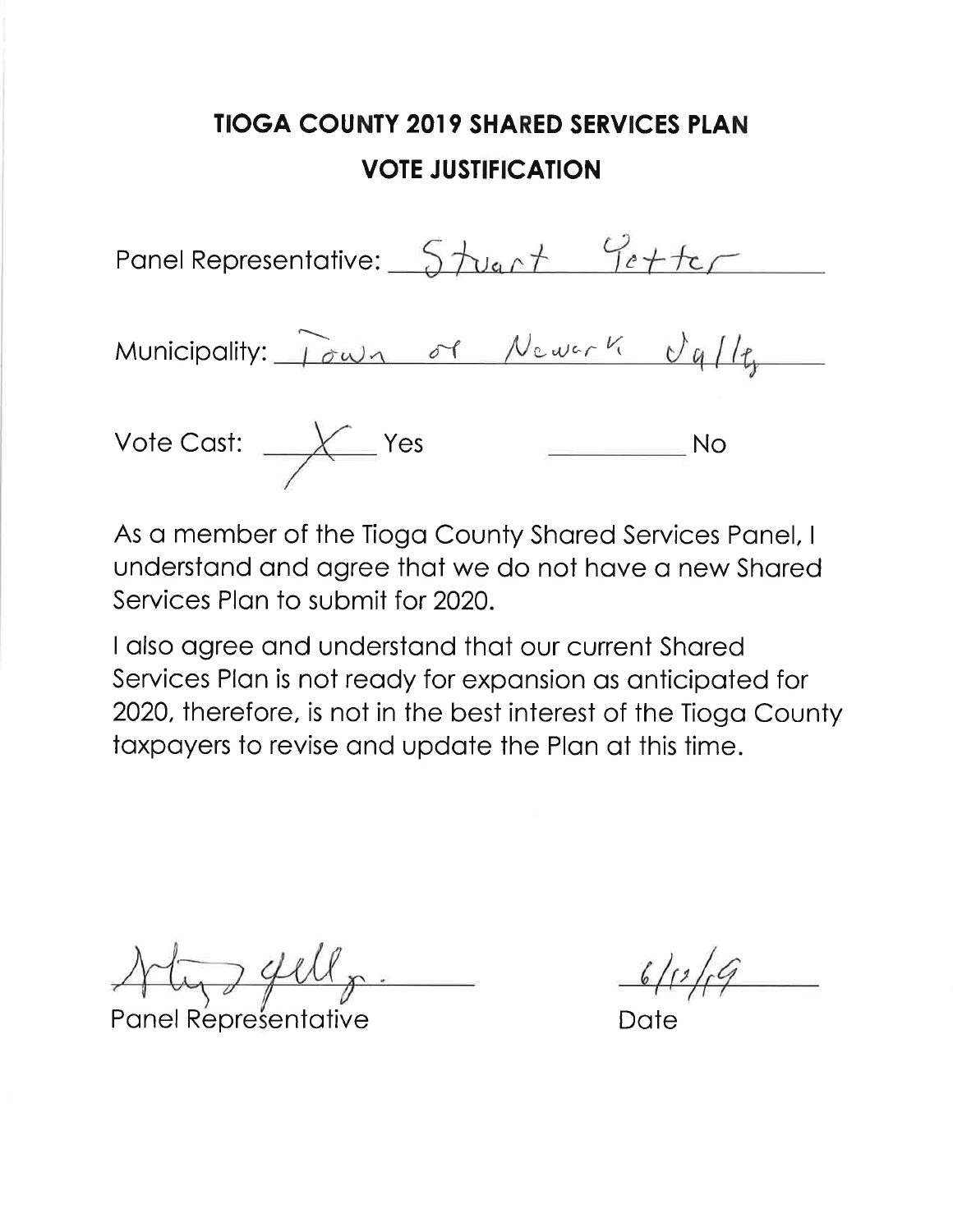| Panel Representative: Les Ley Pelotte |    |
|---------------------------------------|----|
| Municipality: Village of Michals      |    |
| Vote Cast:<br>Yes                     | Nο |

As a member of the Tioga County Shared Services Panel, I understand and agree that we do not have a new Shared Services Plan to submit for 2020.

I also agree and understand that our current Shared Services Plan is not ready for expansion as anticipated for 2020, therefore, is not in the best interest of the Tioga County taxpayers to revise and update the Plan at this time.

Panel Representative

 $1014$ 

Date